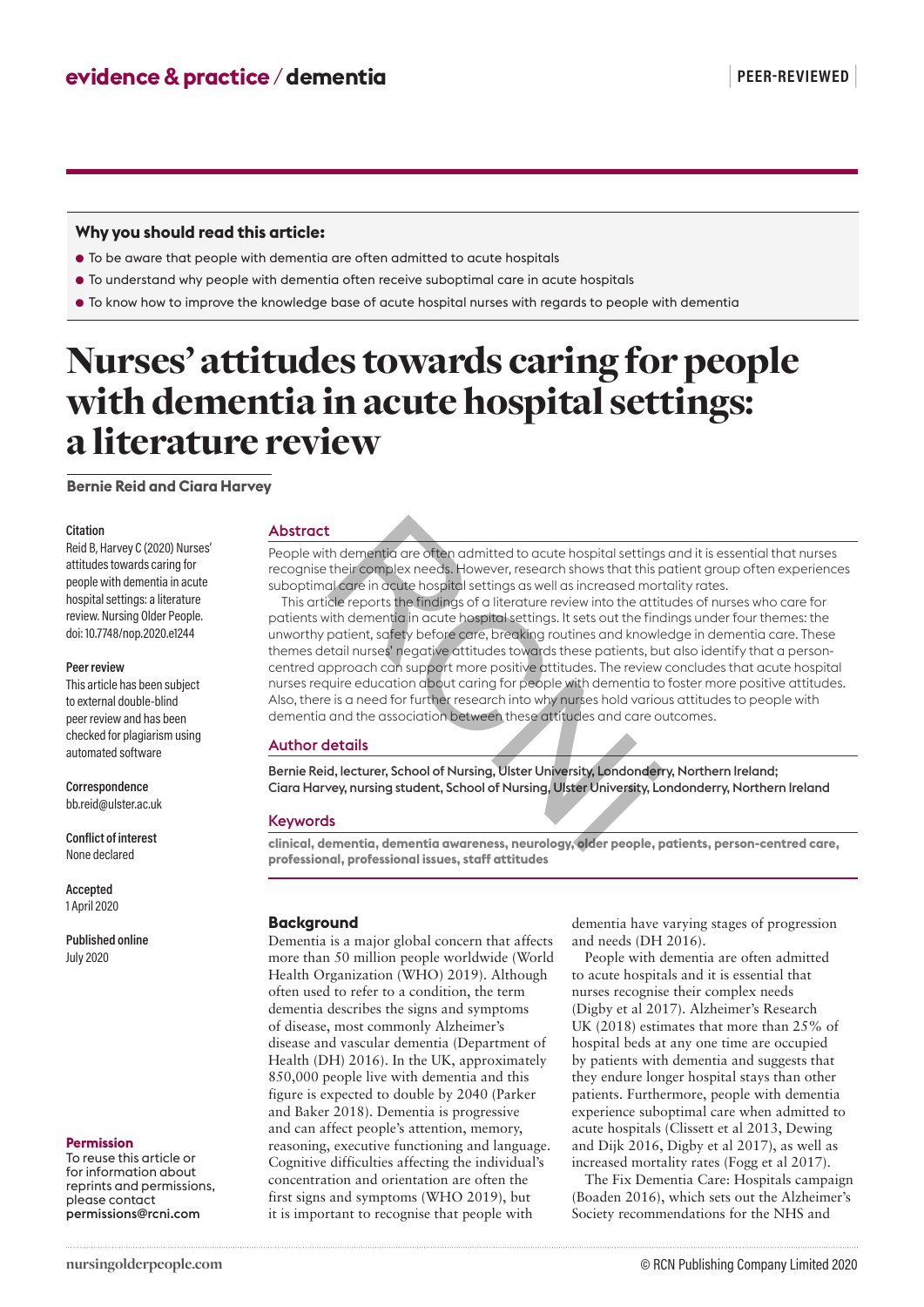health regulators to improve the experiences of people affected by dementia in hospitals, showed that more than £260 million was wasted because of suboptimal dementia care in hospitals between 2013 and 2014. For

» Editorials

reviews

» Abstract information insufficient » Community settings, residential care

» Literature reviews or integrated

» Attitudes of nursing assistants; healthcare assistants; doctors and other healthcare professionals

# **Table 1. Inclusion and exclusion criteria Inclusion criteria Exclusion criteria**

- » Published in English
- » Adults with dementia
- » Acute hospital setting or ward
- » Peer-reviewed studies, academic journals and full text
- » Qualitative, quantitative and mixed-methods studies
- » Nurses' attitudes from their point of view; patients' and family members'/carers' perceptions of nurses' attitudes; and the researchers' observation of nurses' attitudes
- Figure 1. Preferred Reporting Items for Systematic Reviews and Meta-Analyses (PRISMA) diagram showing how the appropriate studies were selected



(Adapted from Moher et al 2009)

### example, people with dementia are six times more likely to be admitted to hospital with delirium (Whittamore et al 2014), which is associated with increased hospital readmission and death (Briggs et al 2017). It is known that delirium is under-assessed and under-diagnosed in people with dementia in acute hospitals and affects around 15% of older people in medical inpatient settings (Feast et al 2018).

The DH (2016) Making a Difference in Dementia strategy states that nurses have a responsibility to understand and respond compassionately to the needs of patients with dementia when they are admitted to hospital, while the Nursing and Midwifery Council (2018) advocates that registered nurses should show respect and care for all patients in a kind and compassionate manner. Patients with dementia can find hospital experiences overwhelming (Cowdell 2010), and nurses' attitudes, whether positive or negative, can have a significant effect on patients' health and well-being and on how they and their families reflect on the delivery of care (Kang et al 2011).

This article reports the findings of a literature review that explored the attitudes of nurses towards caring for patients with dementia in acute hospital settings.

### **Aim**

The aim of the literature review was to provide a synthesis of the evidence concerning nurses' attitudes to caring for patients with dementia while in acute hospital settings.

## **Method**

### **Search strategy**

A systematic search of the databases CINAHL Plus, Medline Ovid and the ProQuest Health & Medical Collection was undertaken to retrieve relevant literature ranging from January 2010 to February 2019. The inclusion and exclusion criteria are listed in Table 1. The search terms were 'dementia care', 'acute hospital or ward' and 'staff or nurses' attitudes'. A manual search of the internet and the Grey Literature Report website (www.greylit.org) was also undertaken to identify grey literature, which is material produced by government, academics and industry, but which is not controlled by commercial publishers.

### **Study selection**

A Preferred Reporting Items for Systematic Reviews and Meta-Analyses (PRISMA) flow diagram was used to select appropriate studies (Moher et al 2009) (Figure 1).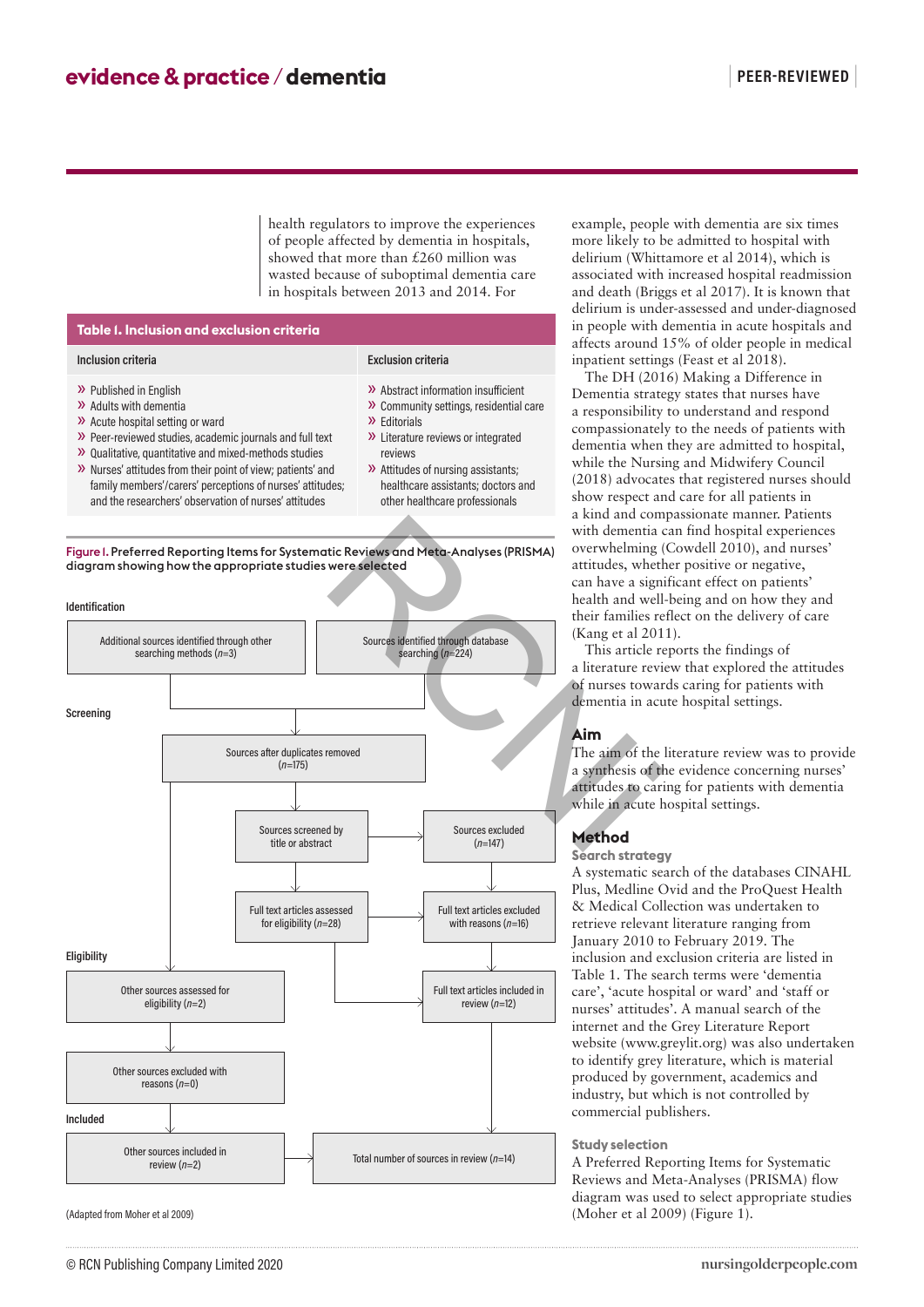A total of 224 papers were retrieved from the database search and three from the grey literature. Duplicates were removed and the remaining 175 papers were examined by title and/or abstract for eligibility in terms of study aim, sample and methods, following which 147 papers were removed. The remaining 28 full-text papers were examined for eligibility and 16 were removed because they were undertaken in the community or reflected the attitudes of professionals other than nurses. The 12 remaining studies were included in the literature review. Two further studies were deemed appropriate and also included in the literature review. The total number of studies included in the review was 14.

**Data extraction, synthesis and analysis** Data extraction was undertaken using a standardised format that included aim/ purpose, sample/population, method, main findings and strengths/limitations. An inductive approach was adopted for data analysis and synthesis. Coding of the direct accounts from each study that related to nurses' attitudes when caring for patients with dementia in acute care settings was applied. The coded statements were manually assembled into related categories and organised into subthemes using the inductive process. These were reviewed and grouped into the main themes.

### **Findings**

**Description of the studies reviewed** The review included 10 qualitative studies (Cowdell 2010, Moyle et al 2011, Baillie et al 2012, Fukuda et al 2015, Hynninen et al 2015, Porock et al 2015, Ross et al 2015, Digby et al 2018, Pinkert et al 2018, Scerri et al 2019), three quantitative studies (Kang et al 2011, Lin et al 2012, Surr et al 2016) and one mixedmethods study (Innes et al 2016).

This literature review provided an international perspective with studies conducted in the UK (*n*=5), Australia (*n*=2), Malta (*n*=2) and one study in each of the following countries, Austria/Germany, Finland, Japan, South Korea and Taiwan. Table 2 summarises the studies used in this literature review.

In addition to the 14 articles included in the literature review, an ethnographic study, Featherstone et al (2019), which was not generated by the literature search because it was published after the search period, is also discussed below because it focuses on an important but poorly explored and understood aspect of caring for people with dementia, namely resistance and refusal of care.

The Featherstone et al (2019) study, which used non-participant observation and interviews with registered and non-registered members of nursing teams, medical and other allied health professionals, support staff, people with dementia, and family members/ carers, explored how resistance to care manifests on acute medical units and trauma and orthopaedic units in five NHS hospitals in England and Wales.

Similarly, the fourth national audit of dementia care in general hospitals report by the Royal College of Psychiatrists (RCPsych 2019) was also published after the search period but is discussed below because it offered important updates about the quality of care for people with dementia in hospital.

Following data analysis, the four emergent themes were: the unworthy patient; safety before care; breaking routines; and knowledge in dementia care.

### **Unworthy patient**

The studies reviewed outlined stereotypical attitudes and labelling of patients with dementia in acute hospital settings. For example, Cowdell (2010), who undertook 125 hours of observation and semi-structured interviews with 25 registered nurses on three wards providing specialist care for older people in an acute UK hospital, reported that nurses often viewed patients with dementia differently from other patients and assigned them negative labels such as 'difficult', 'aggressive' or 'confused'. Forward and suite<br>
in using the mess were: the unworthy patient; safety<br>
and aim/
before care; breaking routines; and knowledge<br>
ethod, main<br>
in dementia care.<br>
In s. An inductive<br>
analysis and<br>
in dementia care.<br>
The stud

In Australia, Digby et al (2018) found that registered nurses (*n=*29), who took part in qualitative interviews in two geriatric rehabilitation hospitals, expressed resentful attitudes when providing care for patients with dementia, particularly those considered 'aggressive'. Patients were labelled as such for the duration of their stay, even when this behaviour was only displayed once, and were considered uncooperative, while many of the participants believed acute hospitals were not suitable for such patients. In another Australian descriptive qualitative study, Moyle et al (2011) interviewed a crosssection of 13 healthcare staff, mainly nurses working on medical or surgical wards in an acute hospital. The researchers outlined that hospitals focused more on caring for patients with acute medical issues and suggested that patients with dementia were often viewed negatively and regarded as a low priority.

Conversely, in a descriptive survey undertaken in two hospitals in South Korea, Kang et al (2011) found that nurses (*n=*100)

# **Key points**

- **Nurses' negative attitudes towards caring for patients with dementia in acute hospitals are underpinned by limited knowledge of personcentred dementia care**
- **Nurses must develop greater awareness of their attitudes towards this patient group and how these attitudes might affect care provision**
- **Comprehensive assessment is integral to person-centred care because not all behaviours displayed by patients are signs and symptoms of dementia**
- **Further research is needed to examine the significance of educational programmes and how they change nurses' attitudes and improve their knowledge of person-centred care for people with dementia admitted to acute hospitals**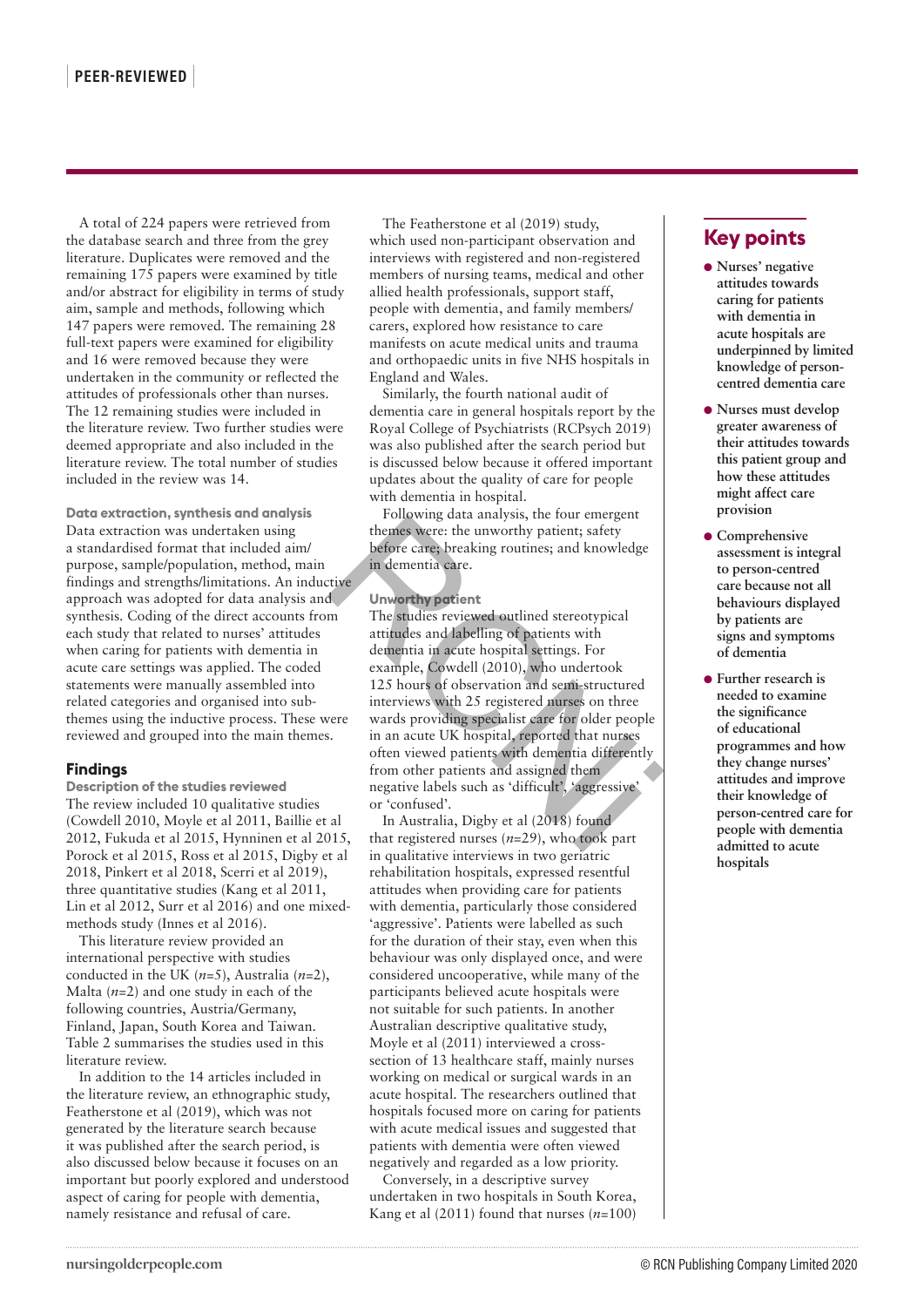|                                                | Table 2. Summary of selected articles                                                                                                                                                            |                                                                                                                                                                                                                          |                                                                                                                 |                                                                                                                                                                                                       |
|------------------------------------------------|--------------------------------------------------------------------------------------------------------------------------------------------------------------------------------------------------|--------------------------------------------------------------------------------------------------------------------------------------------------------------------------------------------------------------------------|-----------------------------------------------------------------------------------------------------------------|-------------------------------------------------------------------------------------------------------------------------------------------------------------------------------------------------------|
| Author(s)/location Title                       |                                                                                                                                                                                                  | Aim/purpose                                                                                                                                                                                                              | Sample/population                                                                                               | Methodology                                                                                                                                                                                           |
| Baillie et al (2012)<br>UK                     | Caring for older people with dementia in<br>hospital Part one: challenges                                                                                                                        | Exploring adult nursing students'<br>experiences of caring for older people<br>with dementia in hospital                                                                                                                 | >> Volunteer sampling, self-<br>selected<br>$\gg$ 20 second- and third-year<br>nursing students                 | $\lambda$ Qualitative design<br>$\mathcal{V}$ Four focus groups of four to six students<br>>> Audio recorded                                                                                          |
| Cowdell (2010)<br><b>UK</b>                    | The care of older people with dementia<br>in acute hospitals                                                                                                                                     | Exploring nursing staff and patients<br>experiences of care delivered and<br>received in acute hospitals                                                                                                                 | $\lambda$ 25 registered nurses<br>$\lambda$ 33 nursing assistants<br>$\lambda$ 11 patients with demential       | >> Qualitative approach<br>>> Observation, field notes<br>$\lambda$ 18 semi-structured interviews<br>>> Direct conversations with patients                                                            |
| Digby et al (2018)<br>Australia                | The 'unworthy' patient with dementia in<br>geriatric rehabilitation hospitals                                                                                                                    | Exploring the perspectives of nurses<br>caring for people with dementia in<br>hospital                                                                                                                                   | >> Volunteer sampling self-selected<br>$\lambda$ 29 nurses                                                      | >> Qualitative, descriptive design<br>>> 120 hours of non-participant observation<br>>> 29 face-to-face, audio-recorded, conversational<br>interviews                                                 |
| Fukuda et al (2015)<br>Japan                   | Issues experienced while administering<br>care to patients with dementia in acute<br>care hospitals: study based on focus<br>group interviews                                                    | Exploring the challenges faced<br>by nurses caring for patients with<br>dementia in acute hospitals                                                                                                                      | $\lambda$ Criterion sampling<br>$\lambda$ 50 nurses                                                             | >> Qualitative study<br>$\mathcal{V}$ Eight focus group interviews recorded                                                                                                                           |
| Hynninen et al<br>(2015)<br>Finland            | The care of older people with dementia<br>in surgical wards from the point of view<br>of the nursing staff and physicians                                                                        | To describe care experiences of<br>patients with dementia in surgical<br>wards from the perspective of nursing<br>staff and physicians                                                                                   | $\lambda$ Purposive sampling<br>$\lambda$ 19 nurses and nine physicians                                         | >> Qualitative, descriptive design<br>>> Unstructured interviews tape recorded                                                                                                                        |
| Innes et al (2016)<br>Malta                    | Living with dementia in hospital wards:<br>a comparative study of staff perceptions<br>of practice and observed patient<br>experience                                                            | To establish the experiences,<br>knowledge and attitudes of staff<br>on acute hospital wards caring for<br>patients with dementia and the<br>observed experiences of patients                                            | $\lambda$ Purposive sampling<br>$\lambda$ 69 healthcare staff<br>$\lambda$ 16 patients with dementia            | >> Mixed methods:<br>— Questionnaires<br>- Dementia care-mapping observation tool<br>- Environmental audit tool                                                                                       |
| Kang et al (2011)<br>South Korea               | Korean nurses' attitudes towards older<br>people with dementia in acute care<br>settings                                                                                                         | Describing Korean nurses' attitudes<br>toward people with dementia in acute<br>hospitals                                                                                                                                 | $\lambda$ Convenience sampling<br>$\lambda$ 100 nurses                                                          | >>> A descriptive, quantitative survey design                                                                                                                                                         |
| Lin et al (2012)<br>Taiwan                     | Hospital nurse knowledge of and<br>approach to dementia care                                                                                                                                     | Evaluating hospital nurses' knowledge<br>of and approach toward dementia<br>care and the relationship between<br>nurse demographic characteristics                                                                       | Convenience sampling<br>$\lambda$ 124 nurses                                                                    | >> Quantitative study<br>>> A cross-sectional survey design                                                                                                                                           |
| Moyle et al (2011)<br>Australia                | Acute care management of older people<br>with dementia: a qualitative perspective                                                                                                                | Exploring the management of older<br>people with dementia in an acute<br>hospital in Australia                                                                                                                           | >> Convenience sampling<br>>> 13 healthcare professionals (nine<br>nurses)                                      | >> Descriptive, qualitative approach<br>>> Semi-structured, in-depth, face-to-face, audio-<br>taped interviews                                                                                        |
| Pinkert et al (2018)<br>Austria and<br>Germany | Experiences of nurses with the care<br>of patients with dementia in acute<br>hospitals: a secondary analysis                                                                                     | Describing nurses' experiences of<br>caring for patients with dementia in<br>acute hospital settings                                                                                                                     | >> Purposive sampling<br>$\lambda$ 68 nurses                                                                    | $\lambda$ Qualitative secondary analysis<br>>> Audio-recorded focus groups<br>>> Seven focus groups with 46 nurses from<br>Austrian wards<br>>> Five focus groups with 22 nurses from German<br>wards |
| Porock et al (2015)<br>UK                      | Disruption, control and coping:<br>responses of and to the person with<br>dementia in hospital                                                                                                   | Experiences of older patients with<br>dementia, their family caregivers and<br>other patients sharing a ward during<br>hospitalisation                                                                                   | $\lambda$ Purposive sampling<br>>> 35 caregivers and four co-<br>patients                                       | >> Descriptive, exploratory, qualitative study<br>>> 72 hours of non-participant observation, field<br>notes<br>>> 39 audio-recorded, in-depth, semi-structured<br>interviews                         |
| Ross et al (2015)<br>UK                        | Understanding and achieving person-<br>centred care: the nurse perspective                                                                                                                       | Findings from the first stage of an<br>exploratory study investigating<br>nurses' understanding and support of<br>person-centred care on an acute ward                                                                   | $\lambda$ Purposive sampling<br>$\lambda$ 14 nurses                                                             | >> Qualitative design<br>>> An action research approach<br>>> Digitally recorded, semi-structured interviews                                                                                          |
| Scerri et al (2019)<br>Malta                   | Using appreciative inquiry to implement<br>person-centred dementia care in<br>hospital wards                                                                                                     | To assess how person-centred<br>dementia care can be implemented<br>on two hospital wards using an<br>appreciative inquiry approach.                                                                                     | >> Purposive sampling<br>>> 68 nursing staff participated in<br>six workshops<br>>> 38 completed questionnaires | >> Qualitative study<br>$\lambda$ An appreciative inquiry approach<br>>> Six workshops and questionnaires                                                                                             |
| Surr et al (2016)<br><b>UK</b>                 | Impact of a person-centred dementia<br>care training programme on hospital<br>staff attitudes, role efficacy and<br>perceptions of caring for people with<br>dementia: a repeated measures study | Evaluating the effectiveness of a<br>specialist training programme for<br>acute hospital staff on improving<br>attitudes, satisfaction and feelings of<br>caring efficacy when providing care to<br>people with dementia | >> Convenience sampling<br>$\lambda$ 40 acute hospital nurses<br>working in clinical roles                      | >> Quantitative study<br>>> Repeated measures<br>>> Person-Centred Care Training for Acute<br>Hospitals (PCTAH) programme<br>>> Two levels, foundation and intermediate<br>>> Questionnaires          |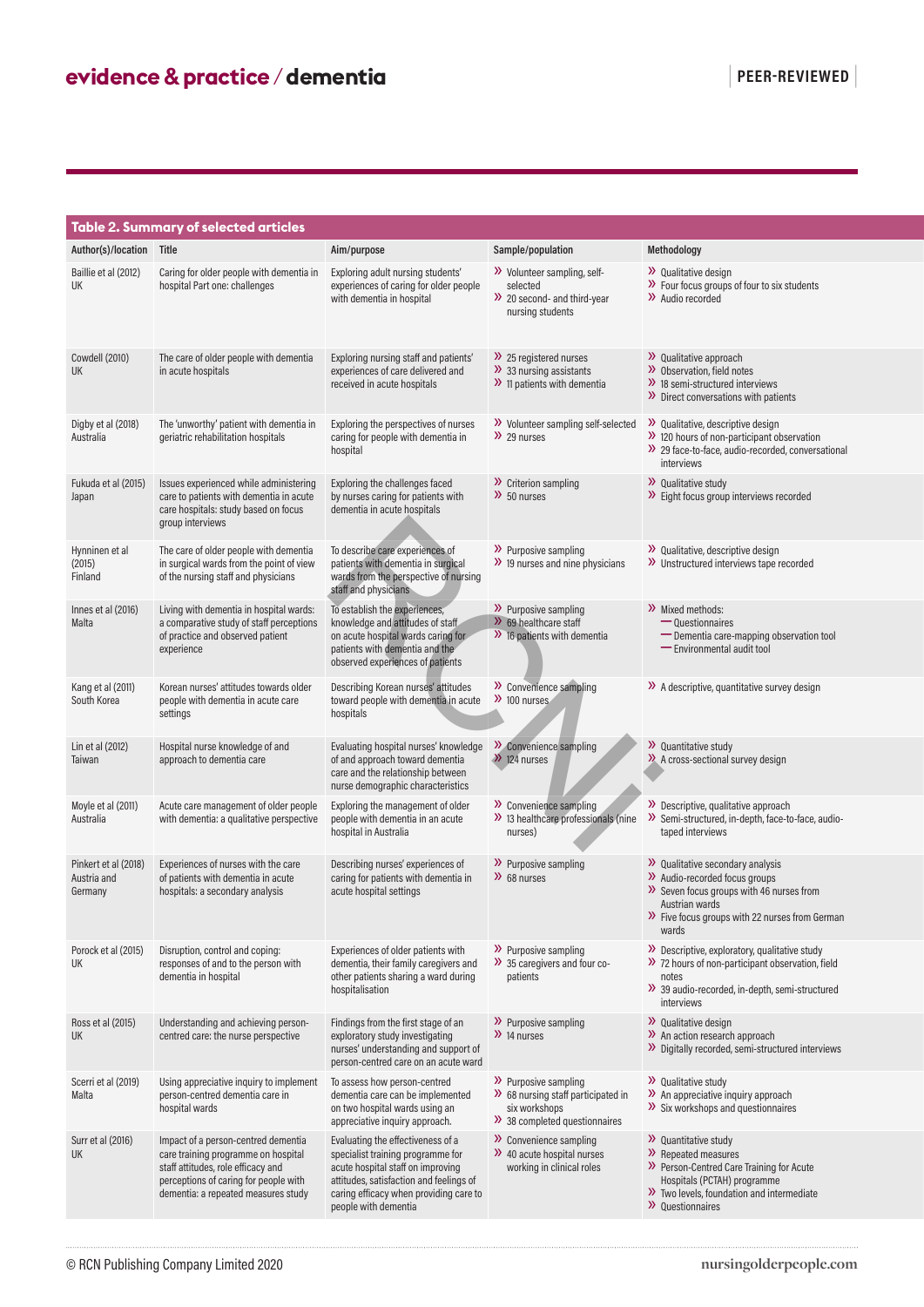| <b>Main findings</b>                                                                                                                                                                                                                                                                                                  | <b>Strengths</b>                                                                                                                                                                                                                 | Limitations                                                                                                                                  |
|-----------------------------------------------------------------------------------------------------------------------------------------------------------------------------------------------------------------------------------------------------------------------------------------------------------------------|----------------------------------------------------------------------------------------------------------------------------------------------------------------------------------------------------------------------------------|----------------------------------------------------------------------------------------------------------------------------------------------|
| $\mathcal{V}$ The physical environment was inappropriate for caring for people with dementia<br>>> Spending time with patients 'clashed' with the ward culture that valued speed<br>>> Some staff lacked the necessary knowledge, skills, and attitudes to provide person-<br>centred care for patients with dementia | $\lambda$ Ethical approval<br>>> Written consent<br>>> Effective use of quotes from participants offering insight<br>into their experiences<br>>> Data obtained from participants' experiences of several<br>NHS trust hospitals | >> Participants' gender not provided<br>$\lambda$ Limited discussion on data analysis                                                        |
| >> Nurses delivered care in an automated way<br>>> Staff did not view patients as unique<br>$\triangleright$ The habit was deeply ingrained in the ward<br>>> New staff were quickly socialised into the cultural norms, including labelling patients                                                                 | $\lambda$ Ethical approval<br>$\lambda$ Good sample size<br>>> Verbatim data transcribed from interviews and field<br>notes                                                                                                      | >> Conducted in one acute hospital<br>>> One researcher collected data through<br>observations<br>>> Possible bias                           |
| >> The 'unworthy' patient reflected the attitude of nurses towards patients who<br>disrupted ward routines<br>>> The ward culture meant that nurses concentrated on patients with acute health<br>issues ahead of those with dementia                                                                                 | >> Recorded interviews and verbatim data transcribed<br>>> Direct quotes give an insight into experiences and<br>attitudes<br>>> Data from five wards in two hospitals                                                           | >> No limitations identified                                                                                                                 |
| >> Nurses lacked knowledge and skills to care for patients with dementia<br>>> Nurses found it difficult to provide care even for patients without dementia<br>>> Nurses depended on family cooperation                                                                                                               | >> Interviews recorded and field notes written<br>>> Data from six hospitals                                                                                                                                                     | >> The head nurse nominated the nurses<br>for participation in the study, therefore<br>participants may have been influenced<br>to take part |
| >> Nurses lacked knowledge and skills to care for patients with dementia<br>>> Nurses had good relationships with patients' families<br>$\lambda$ Positive ward culture                                                                                                                                               | >> Interviews tape recorded<br>>> Good discussion on data analysis<br>>> Good discussion on ethics                                                                                                                               | $\lambda$ Conducted on one ward                                                                                                              |
| >> Staff believed they had a positive attitude towards patients and provided person-<br>centred care, while observation data suggested otherwise<br>>> Staff lacked the experience and skills to deliver quality care to patients with dementia                                                                       | >>>>>> Three validated and established methods of data<br>collection applied<br>Good discussion on design and analysis<br>>> Good discussion on the validity and reliability of data                                             | >> Only generated descriptive statistics,<br>therefore findings may not be<br>qeneralisable                                                  |
| >> Nurses expressed positive attitudes towards people with dementia<br>$\lambda$ The environment and work pressures may influence negative attitudes<br>>> Nurses with better understanding and training showed more positive feelings<br>towards patients with dementia                                              | >> Good sample size and response rate<br>>> Good discussion on data collection                                                                                                                                                   | >> Conducted in one hospital in South<br>Korea so may not be generalisable                                                                   |
| >> Nurses with more years' experience strongly correlated with knowledge in dementia<br>and person-centred care attitudes<br>>> Education for nurses needed in dementia knowledge                                                                                                                                     | >> Validated questionnaires used                                                                                                                                                                                                 | >> The convenience sample method limits<br>generalisation of results                                                                         |
| >> Patients with dementia were often not provided with care that took their individual<br>needs into account<br>>> Staff often did not include family in patients' care<br>>> The culture devalued patients with dementia because they disrupted routine                                                              | $\mathcal{V}$ Effective use of quotes in the discussion giving an<br>insight into participants' experiences                                                                                                                      | >> Conducted in one acute hospital                                                                                                           |
| >> Nurses' actions and reactions could be completely different from one another<br>>> Some nurses broke from routines while others adhered to them when caring for<br>patients with dementia<br>>> Some nurses considered hospitals as an inappropriate setting to treat patients with<br>dementia                    | $\mathcal{V}$ Excellent discussion with effective use of direct<br>participant quotes to offer insight into attitudes and<br>experiences<br>$\gg$ Good discussion explaining rigour of the study                                 | $\lambda$ No limitations identified                                                                                                          |
| >> Patients with dementia found hospital environments overwhelming<br>>> Hospitals break normal routine therefore patients may express emotions through<br>behaviours<br>>> Some nurses struggled with behaviours they found challenging, which could<br>contribute to attitudes of frustration                       | >> Interview recordings were transcribed verbatim<br>>> In-depth discussion from observation and field notes,<br>data on patients', family and co-patients' points of view                                                       | >> Limited information on ethics. Two-part<br>study                                                                                          |
| $\lambda$ Importance of person-centred care in relation to ward culture<br>>> Ward manager promoted confidence in the nursing team<br>>> Positive ward culture can affect nurses' attitudes                                                                                                                           | >> Good discussion<br>>> Effective use of participants' quotes from interviews                                                                                                                                                   | >> Small sample in one hospital                                                                                                              |
| >> Nursing staff expressed more positive attitudes and a greater understanding of<br>dementia on completion of the workshops<br>>> A confident attitude when caring for patients with dementia was observed after the<br>workshops                                                                                    | >> Good discussion<br>>> Effective use of feedback from nursing managers<br>giving insight into the attitudes of nursing staff after the<br>workshops                                                                            | >> Nurses were only asked to discuss<br>positive experiences                                                                                 |
| >> Foundation and intermediate training levels improved staff attitudes towards caring<br>for patients with dementia<br>>> Intermediate level training provided a greater depth of knowledge and proved vital<br>for nurses to feel confident in caring for patients with dementia in acute settings                  | >> Validated tools used to measure comparisons and<br>differences pre-training, during training and post-<br>training<br>>> Good discussion                                                                                      | >> Small number of participants<br>>> Results may not be representative of the<br>wider acute hospital staff                                 |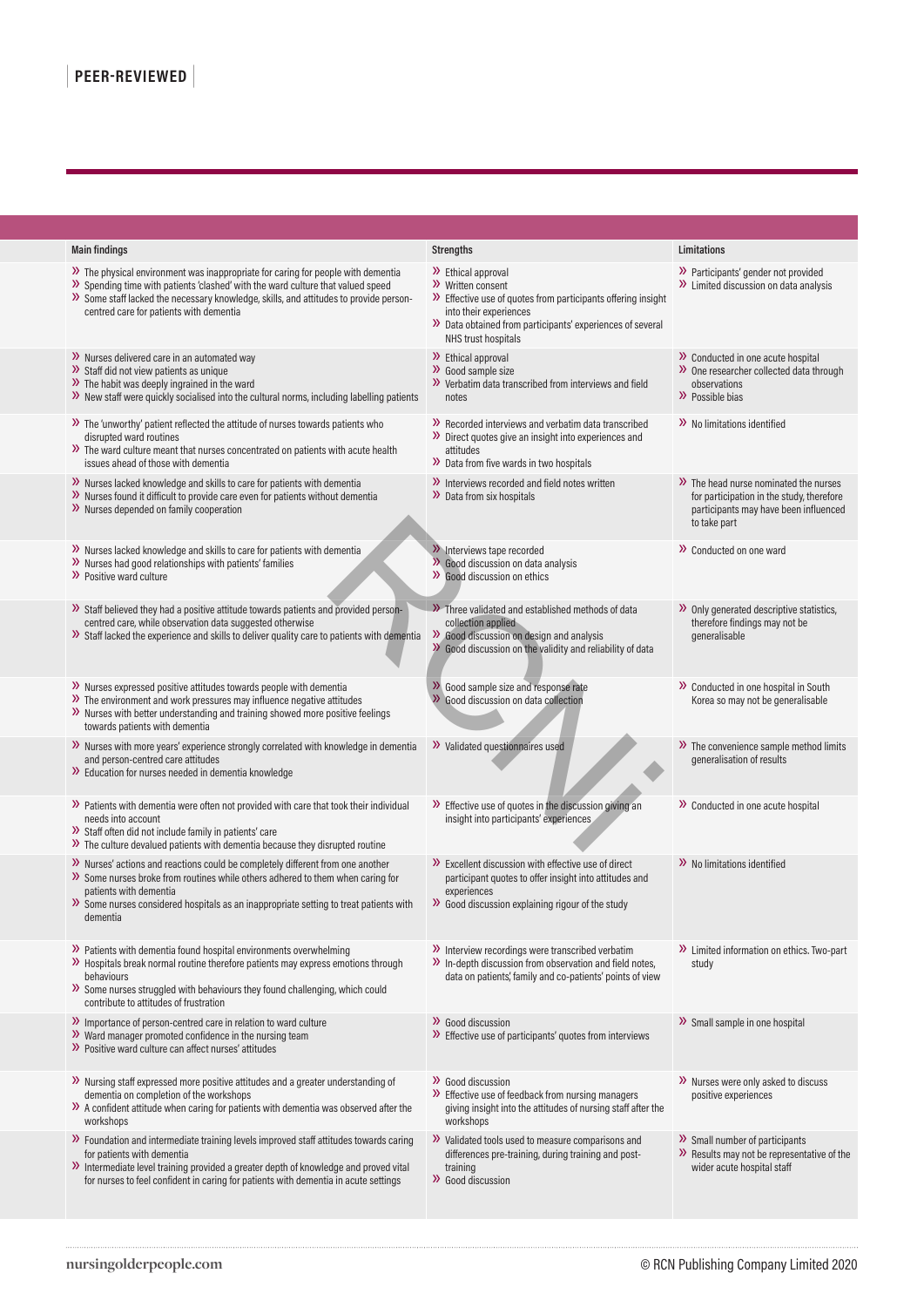expressed positive attitudes towards caring for patients with dementia in acute settings, resulting in improved health outcomes and experiences. For example, nurses spent more time providing direct patient care and encouraged family participation in care. Innes et al (2016) undertook a mixedmethods study of 69 nurses working in acute hospital wards in Malta. The authors found that although participants expressed positive attitudes towards caring for patients with dementia, and discussed the value of personcentred care, this was inconsistent with the results of the environmental audit tool and dementia care-mapping tool, which showed that care delivery was routine and 'rushed'.

A qualitative analysis of focus group discussions with 20 nursing students working in different NHS hospitals in the UK outlined that stereotypical attitudes can have negative outcomes for patients with dementia when nurses fail to see 'the person behind the condition' (Baillie et al 2012). Some of the participants adopted the view that there was nothing medically 'wrong' with some patients and that they 'just suffer from dementia'. Conversely, Moyle et al (2011) emphasised that nurses needed to first establish if there may be an acute cause of patients' expressions of confusion or agitation. For example, delirium can cause people to become withdrawn or hyperalert, disorientated, tachycardic and tachypnoeic, as well as experiencing hallucinations (Dixon 2018). distances with 20 mins states working<br>in different NHS hopitals in the UK outlined<br>that stereotypical attitudes can have negative ensure patients (*n*-<br>outcomes for patients with dementia when<br>outcomes for patients with de

### **Safety before care**

Findings from Porock et al's (2015) descriptive, exploratory, qualitative study in two major NHS trusts, which included observation, field notes and 39 audio-recorded interviews with caregivers of patients with dementia, suggested that hospital environments, which tend to have constant noises such as ringing phones, can adversely affect patients with dementia. The researchers found that the environment itself exacerbated patients' behaviours, for example resisting care, becoming distressed and compromising personal dignity, and that participants could respond with an 'irate attitude' when trying to regain a sense of control. Moyle et al (2011) suggested that the fast-paced and unsuitable environment of acute hospitals influenced nurses' attitudes, as they tended to prioritise patient safety over personcentred nursing care. Indeed, Featherstone et al (2019) reported that staff ignored patients who were shouting and continued with other tasks once they established the patients were not at risk.

Nurses (*n*=50) on medical and surgical wards in six acute hospitals in Japan who took part in focus group interviews reported feeling increased pressure when caring for patients with dementia (Fukuda et al 2015). For example, when patients were identified as 'at risk of falls' or showed signs of confusion, nurses were required to monitor them constantly to ensure their safety, which left little time for other acutely ill patients and resulted in frustration.

Digby et al (2018) outlined how acute hospitals focus on the swift movement of patients from wards once acute medical issues are resolved, but that patients with dementia moved through healthcare systems at a much slower pace which contributed to nurses' negative attitudes as more time was needed to ensure patient safety during this process. Nurse participants (*n=*68) in Pinkert et al's (2018) focus group study on acute wards in Austria and Germany expressed 'hopeless' attitudes when caring for patients with dementia, suggesting that time was an issue and that acute hospitals were not appropriate settings for this patient group. Participants struggled to manage the psychosocial needs of patients with dementia and felt more comfortable delivering care for physical needs.

Moyle et al (2011) found that the focus on maintaining safety for patients with dementia in an acute hospital created a culture among nurses that these patients did not belong because the environment was not safe and suitable for their needs. However, Fukuda et al (2015) and Digby et al (2018) outlined that safety measures for patients with dementia in acute hospitals must be a high priority.

#### **Breaking routines**

Ward culture can affect nurses' attitudes to caring for patients with dementia and the inclusion of families and carers in personcentred care. For example, Cowdell (2010) identified that while nurses generally developed their own philosophies on how to provide care for patients with dementia, newly registered nurses tended to fall quickly into 'cultural norms' and their attitudes were influenced by the team around them. Ward routine dictated that personal hygiene and dressing needs were attended to as a priority every morning regardless of patients' preferences, which can lead to patient dissatisfaction.

This is supported by Featherstone et al (2019), who reported that established timetables of bedside care, for example mealtimes, medicine rounds, personal care and clinical observations, were prioritised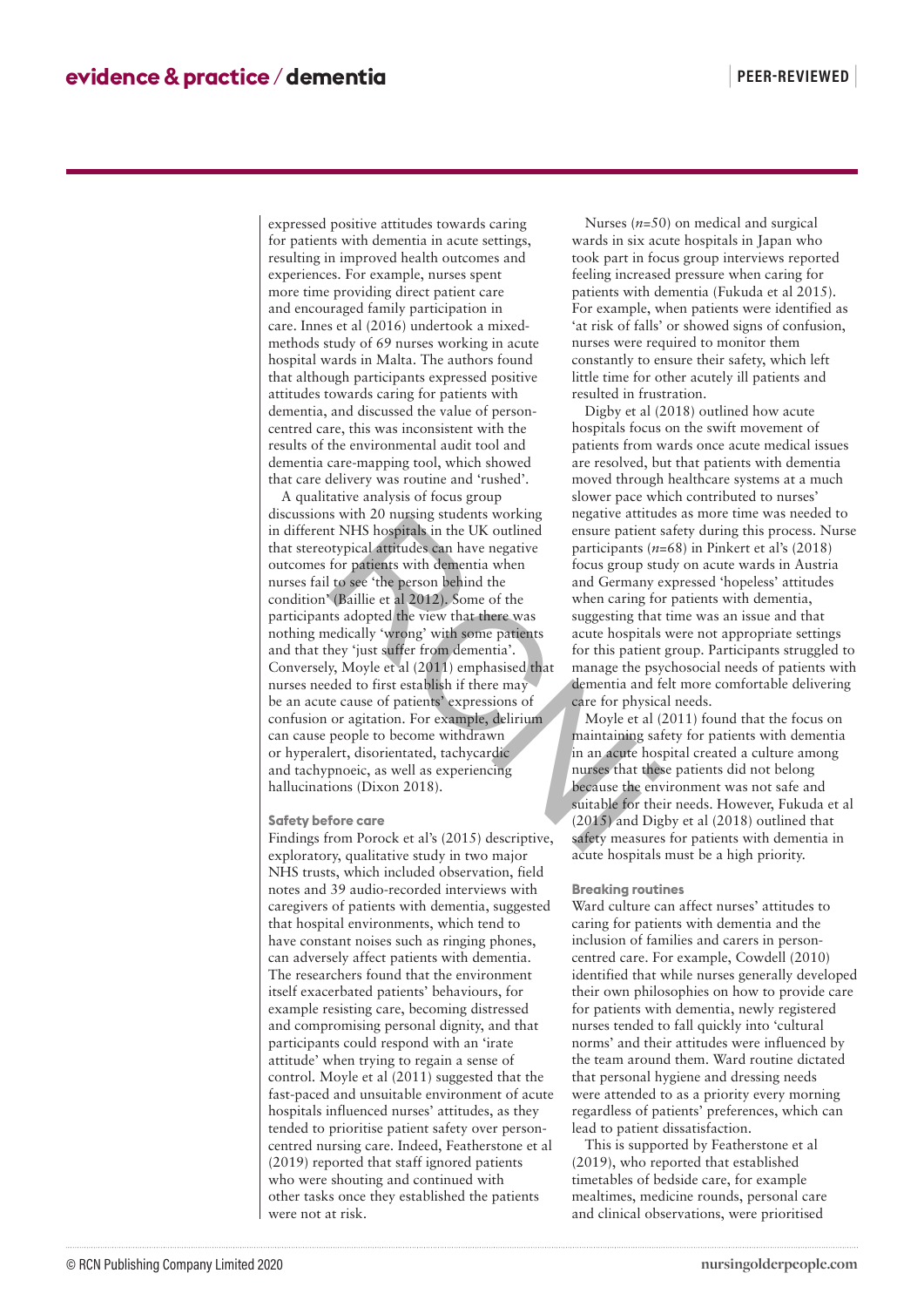by nurses, which resulted in a focus on the delivery of planned care over patients' needs or moods. Importantly, the prioritisation of established routines predisposed patients with dementia to resist care, which was often misinterpreted by nurses as a lack of decision-making capacity among patients. By responding to their assumptions about dementia, rather than the cause of patients' behaviours, nurses' actions such as raised voices, repeated instructions, containment of patients in bed or continued attempts to complete a care task that patients had refused, inadvertently exacerbated patients' resistance (Featherstone et al 2019).

Nursing students in Baillie et al's (2012) study regarded spending time talking to patients with dementia or assisting to relieve their distress as taking up valuable time in the fast-paced culture of acute hospital wards, while Featherstone et al (2019) observed that nurses never felt able to sit with, spend time with, or listen to patients with dementia. Conversation with patients only occurred when nurses worked with them to complete scheduled care tasks.

Conversely, nurses (*n=*19) caring for patients with dementia on an acute surgical ward in Finland reported that the ward culture promoted quality care and had a positive effect on nurse attitudes (Hynninen et al 2015). The nurses often shared responsibilities and workload when patients with dementia were admitted, which allowed them to spend more time with the patients and reduced pressure and stress. Similarly, Pinkert et al (2018) found that some nurses broke with ward routines to support individual patients' preferences, which assisted nurses to establish therapeutic rather than didactic relationships. Shifting ward culture from disease-centred to person-centred could also result in more positive experiences for patients and nurses.

Lin et al's (2012) cross-sectional survey of 124 nurses in a Taiwanese hospital found that longer nursing experience significantly correlated with increased knowledge of dementia and more positive person-centred care attitudes. However, a UK-based action research study by Ross et al (2015) found that having an experienced ward manager who embedded person-centred care practices into ward culture enhanced the confidence of the nursing team and promoted positive attitudes. As a result, newly registered and experienced nurses were able to positively influence the delivery of care to patients with dementia.

Family involvement is an integral component of person-centred care. Hynninen et al (2015)

found that participants regarded family inclusion as an important part of the care process and a valuable resource for collecting essential information and assisting with preferred care. This was particularly pertinent when patients struggled with decisions about their care needs and resulted in positive interactions between nurses, patients and their families.

Family involvement can also be beneficial for nurses. Ross et al (2015) showed that family members understood patients' needs and could support the recovery process by providing comfort and a sense of normality, while Fukuda et al (2015) reported that nurses relied heavily on family involvement when patients with dementia were admitted. The researchers found that family members were expected to assist with caring responsibilities and when they failed to comply, the nurses expressed negativity. Expectations of family support when patients are admitted to hospital is a societal norm in Japanese culture (Fukuda et al 2015).

Conversely, Moyle et al (2011) found that nurses often failed to include patients' families in care delivery even when family members showed an active interest in being included, while Digby et al (2018) identified that nurses could experience negative attitudes from family members due to conflicting opinions about care processes. ment to exercise to saist with cariny members were expected to assist with caring responsibilities<br>ital wards, and when they failed to comply, the nurses<br>observed that expressed negativity. Expectations of family<br>in, spend

**Knowledge in dementia care** Understanding the care needs of patients with dementia and providing person-centred care must be underpinned by knowledge. Several studies outline how nurses can feel underprepared and lack the knowledge required to care for patients with dementia in acute hospitals. For example, Hynninen et al (2015) reported that some nurses believed they did not have the competence or education to manage the care of patients with dementia, while Surr et al (2016), who conducted a quantitative, repeated measures study in one NHS trust, found that nurses (*n=*40) often lacked the skills and confidence to deliver high-quality care to this patient group and consequently experienced feelings of guilt. Participants in Fukuda et al's (2015) study expressed concern about access to training to gain knowledge about dementia.

In England and Wales, however, a national audit of dementia care in general hospitals reported that 89% (*n*=11,968) of 13,407 qualified and unqualified clinical staff, ward administrators/ward clerks and managers who were surveyed had received some dementia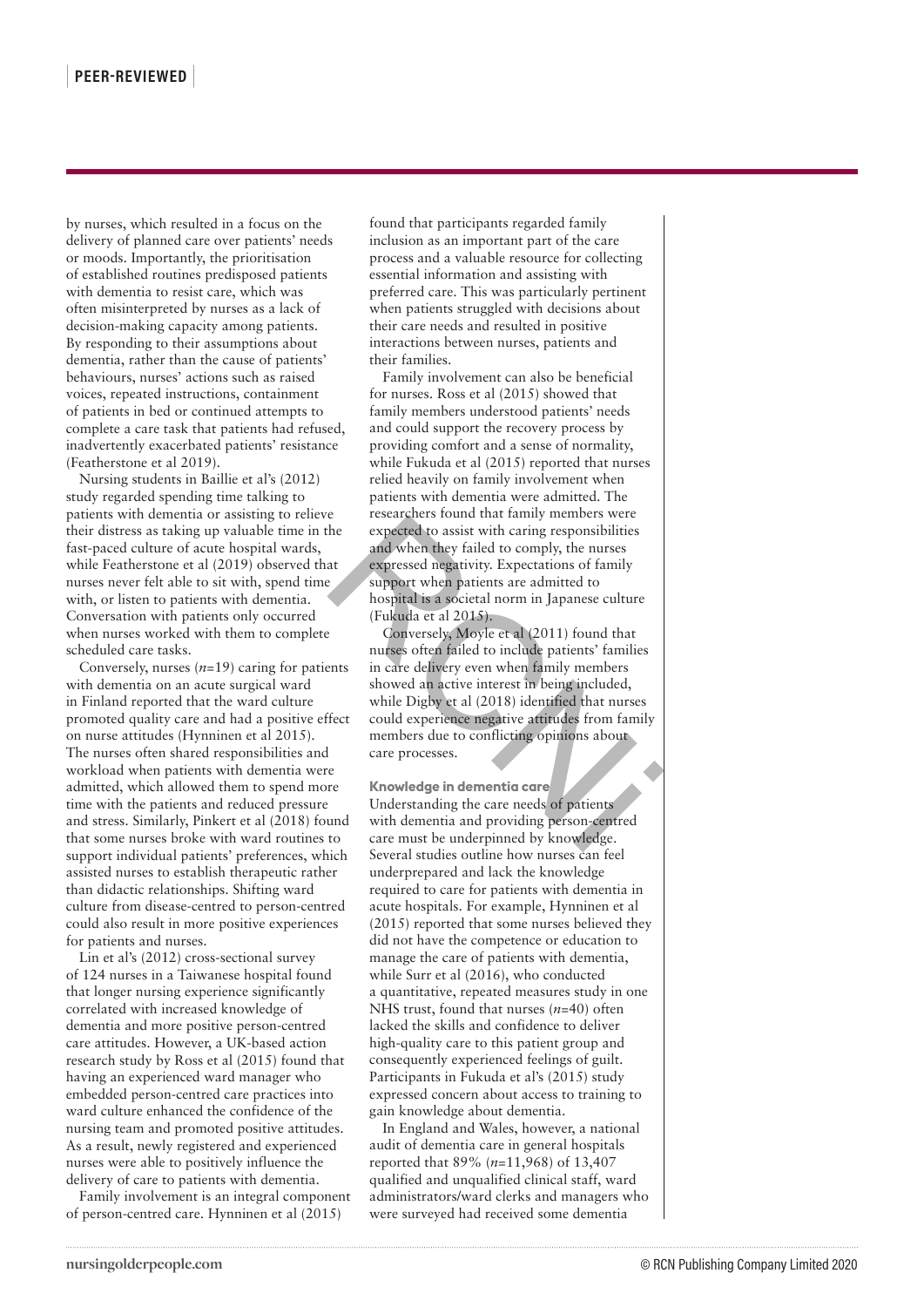training (RCPsych 2019), although this could not be compared across hospitals because only half retained consistent records on staff training.

Controversially, Cowdell (2010) revealed a belief among some nurses that caring for patients with dementia was not prestigious and that no skills were required, while Pinkert et al (2018) noted that some nurses believed that training and education in dementia was unnecessary because the condition could not be 'cured' and attempting this would therefore be a waste of time and effort. Surr et al (2016) identified significant improvements in participants' attitudes towards caring for patients with dementia after completion of a bespoke, intermediate-level, dementia care training programme. The programme provided participants with a greater depth of knowledge, which increased their confidence when caring for patients with dementia in acute care. The study was conducted in one acute UK hospital therefore the results may not be generalisable. However, they are supported by Scerri et al (2019) who delivered six personcentred dementia care workshops to 68 nurses in two hospitals in Malta and found that participants expressed more positive attitudes, and had a greater understanding of dementia care, on completion of the workshops. Charge nurses from the two hospitals also claimed that nurses displayed a calmer presence, and a more tolerant and confident attitude towards patients. Examing programmes. The programme<br>
and a greater depth of their families and their families and their families in turn, contributed<br>
showledge, which increased their confidence in turn, contributed in turn, contributed in

Finally, Kang et al (2011) and Moyle et al (2011) identified that education and training in dementia care decreased nurses' job-related stress and enhanced job satisfaction.

### **Discussion**

This literature review suggests that nurses can display negative attitudes to caring for patients with dementia in acute hospitals and that this is underpinned by limited knowledge about management, recognition and the communication strategies required to care for this group, alongside a lack of understanding of person-centred care. These negative attitudes are compounded by stereotypical views, ward culture and organisational priorities. Nurses also expressed negative attitudes toward patients who displayed behaviours they found troublesome and challenging to understand. Maintaining the safety of these patients is regarded by nurses as a significant responsibility and, combined with other pressures such as established organisational timetables of care, contributed to their negative attitudes. Indeed, organisational constraints

significantly influence the type of care nurses can deliver.

It is vital that patients with dementia are not overlooked during hospitalisation because they are vulnerable to physical, psychological, social and spiritual issues (Bail et al 2013). They are also at greater risk of admission to care homes after discharge or dying in hospital compared with patients who do not have dementia (Fogg et al 2017), while nurses' negative attitudes to their care can result in inadequate assessment and extended hospital admissions.

To address these issues, nurses must engage in evidence-based and person-centred care practices and this literature review details how some nurses 'break away' from the cultural norms of acute hospitals to provide these and develop therapeutic relationships with patients, their families and carers. These relationships, in turn, contribute to more positive experiences and attitudes towards people with dementia. Greene et al (2012) outlined that a personcentred approach is an integral part of care, particularly for patients with dementia who may not be able to communicate their needs and are more dependent and vulnerable than others.

Educational interventions may enhance nurses' knowledge and encourage positive attitudes about dementia care. Education and training are essential to enable nurses to deliver quality care and range from basic awareness of dementia to specialist comprehensive programmes (Griffiths et al 2015). An important factor associated with nurses' knowledge and attitudes, and one reason for the unpopularity of caring for patients with dementia, is a lack of understanding of behaviours as a form of communication and the challenges of managing the issues associated with these behaviours. Training must focus on this aspect of dementia care and on communication issues that can reverse the tendency among nurses to avoid patients with dementia.

Although educational interventions may enhance nurses' knowledge and develop positive attitudes, more research is required to understand how organisational structures can be more aligned with the person-centred needs of people with dementia.

#### **Limitations**

Only studies published in English were included in this literature review and those in other languages or based in different contexts or cultures may have confirmed or contradicted the findings. Furthermore, nurses' attitudes in countries in which research has not